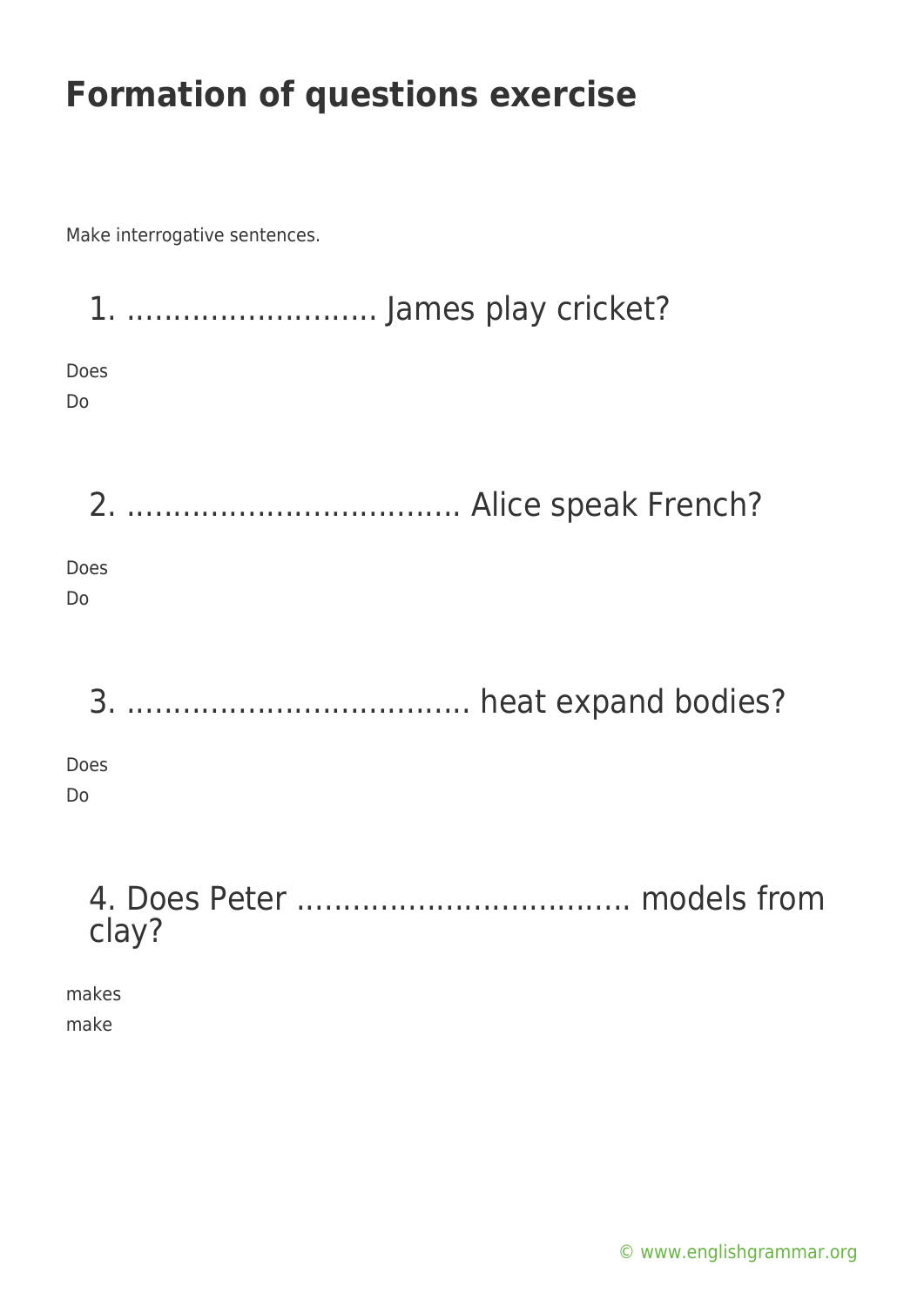5. Does she .................................... the violin each morning?

practice practices

6. ..................................... they play well yesterday? Do Does Did 7. ................................... he go to office by train? Does Do 8. ..................................... the doctor coming to see her? Is Has Does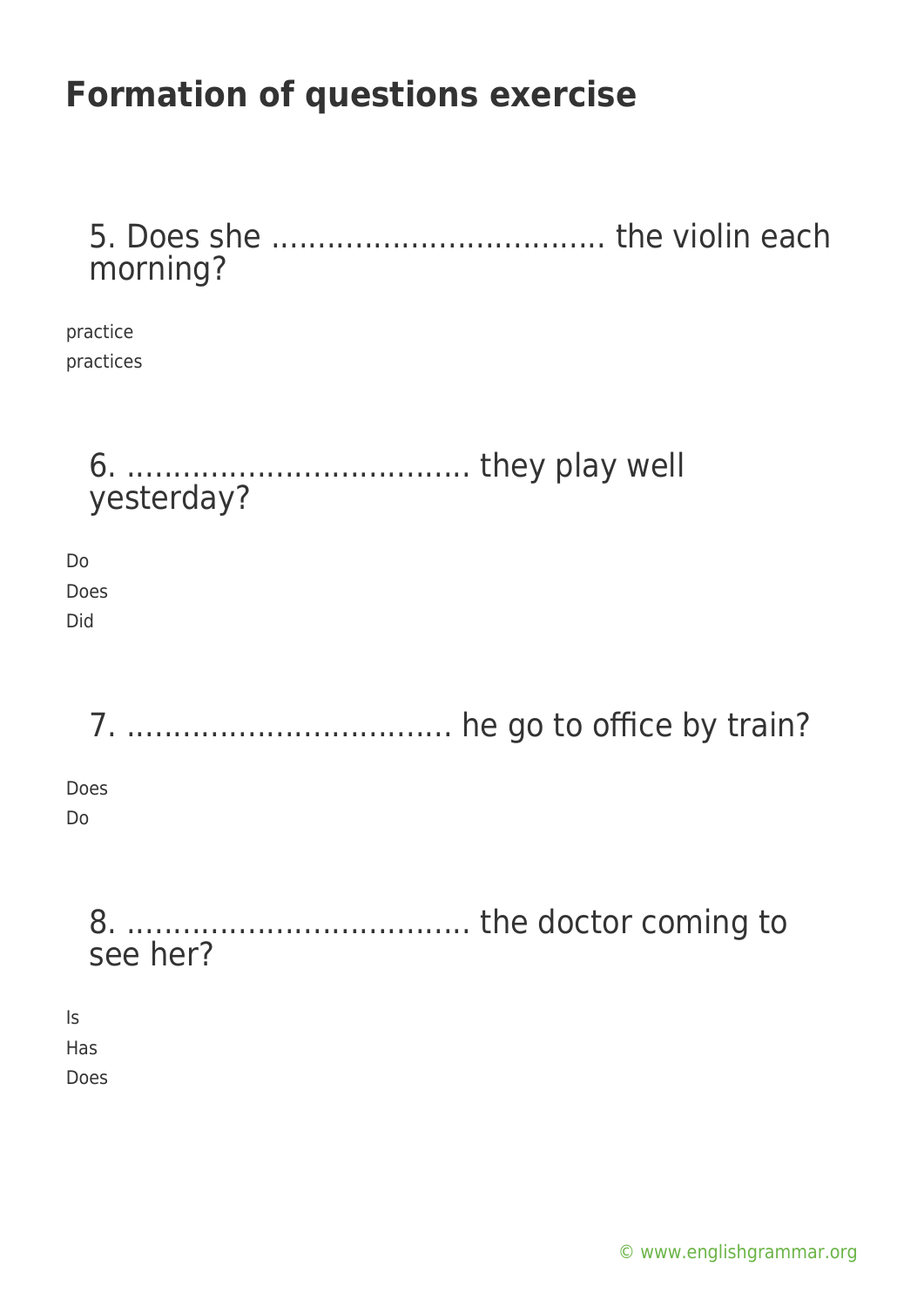| the tablets bitter?<br>9    |  |
|-----------------------------|--|
| Were<br>Was<br>Have         |  |
| match?                      |  |
| win<br>won                  |  |
| homework?                   |  |
| Has<br>Have                 |  |
| 12. Has he  his exams well? |  |
| did<br>do<br>done           |  |